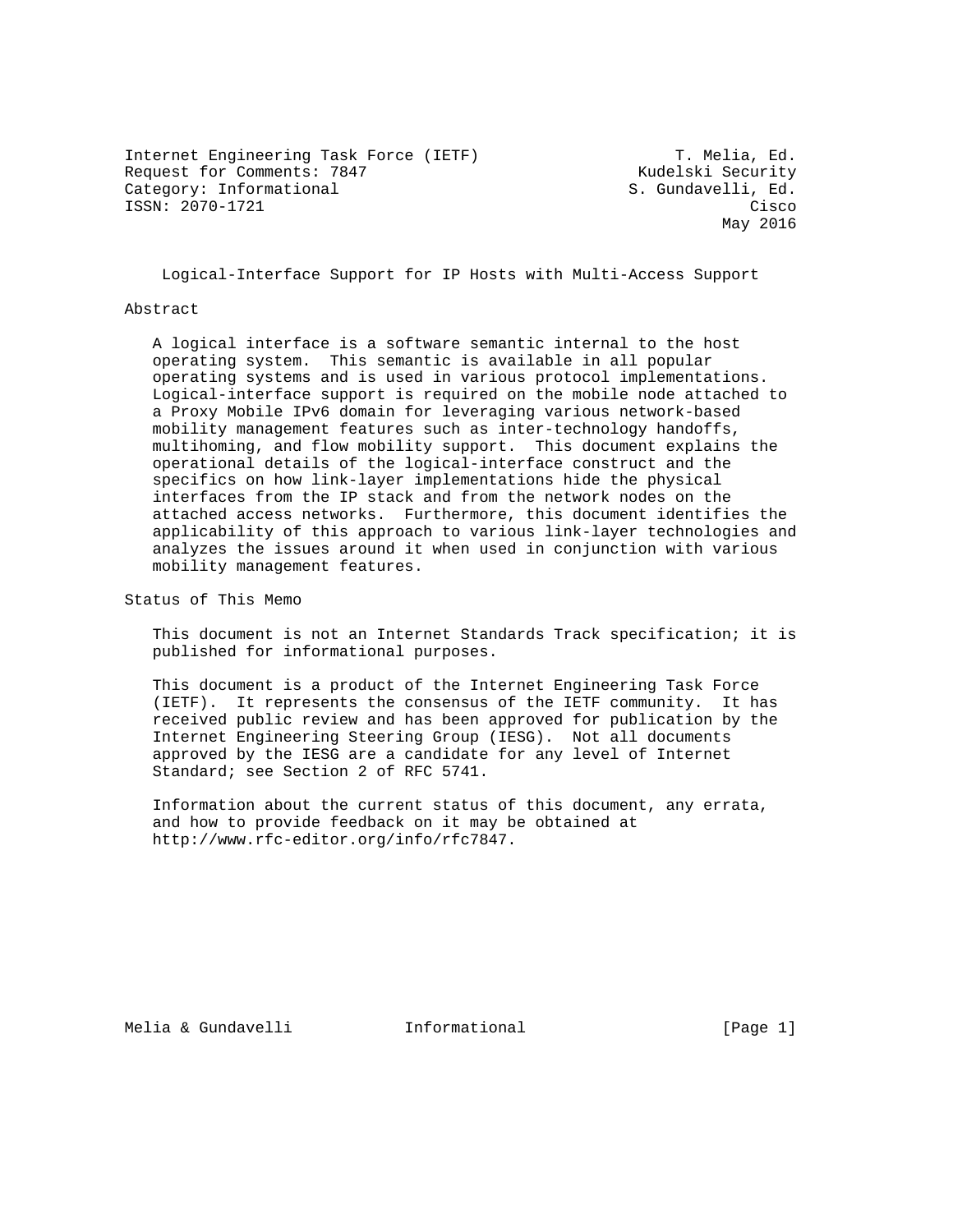## Copyright Notice

 Copyright (c) 2016 IETF Trust and the persons identified as the document authors. All rights reserved.

 This document is subject to BCP 78 and the IETF Trust's Legal Provisions Relating to IETF Documents (http://trustee.ietf.org/license-info) in effect on the date of publication of this document. Please review these documents carefully, as they describe your rights and restrictions with respect to this document. Code Components extracted from this document must include Simplified BSD License text as described in Section 4.e of the Trust Legal Provisions and are provided without warranty as described in the Simplified BSD License.

Table of Contents

| Introduction                                                                                                                                                                                                                                       |  |  |  | 3  |
|----------------------------------------------------------------------------------------------------------------------------------------------------------------------------------------------------------------------------------------------------|--|--|--|----|
| 2.                                                                                                                                                                                                                                                 |  |  |  | 3  |
| Hiding Link-Layer Technologies -- Approaches and<br>3.                                                                                                                                                                                             |  |  |  |    |
|                                                                                                                                                                                                                                                    |  |  |  | 4  |
| 3.1. Link-Layer Abstraction -- Approaches                                                                                                                                                                                                          |  |  |  | 4  |
|                                                                                                                                                                                                                                                    |  |  |  | 5  |
|                                                                                                                                                                                                                                                    |  |  |  | 6  |
|                                                                                                                                                                                                                                                    |  |  |  | 6  |
| 5. Logical-Interface Functional Details                                                                                                                                                                                                            |  |  |  | 7  |
| Configuration of a Logical Interface<br>5 1                                                                                                                                                                                                        |  |  |  | 8  |
| 5.2. Logical-Interface Conceptual Data Structures                                                                                                                                                                                                  |  |  |  | 9  |
| 6. Logical-Interface Use Cases in Proxy Mobile IPv6                                                                                                                                                                                                |  |  |  | 11 |
|                                                                                                                                                                                                                                                    |  |  |  | 11 |
| 6.2. Inter-technology Handoff Support                                                                                                                                                                                                              |  |  |  | 12 |
|                                                                                                                                                                                                                                                    |  |  |  | 13 |
|                                                                                                                                                                                                                                                    |  |  |  | 13 |
| $\mathsf{R}$                                                                                                                                                                                                                                       |  |  |  | 14 |
| Normative References<br>$8.1$ .                                                                                                                                                                                                                    |  |  |  | 14 |
| 8.2. Informative References                                                                                                                                                                                                                        |  |  |  | 14 |
| Acknowledgements<br>and the contract of the contract of the contract of the contract of the contract of the contract of the contract of the contract of the contract of the contract of the contract of the contract of the contract of the contra |  |  |  | 15 |
| Contributors<br>. The contract of the contract of the contract of the contract of the contract of the contract of the contract of the contract of the contract of the contract of the contract of the contract of the contract of the contrac      |  |  |  | 15 |
|                                                                                                                                                                                                                                                    |  |  |  | 16 |

Melia & Gundavelli Informational [Page 2]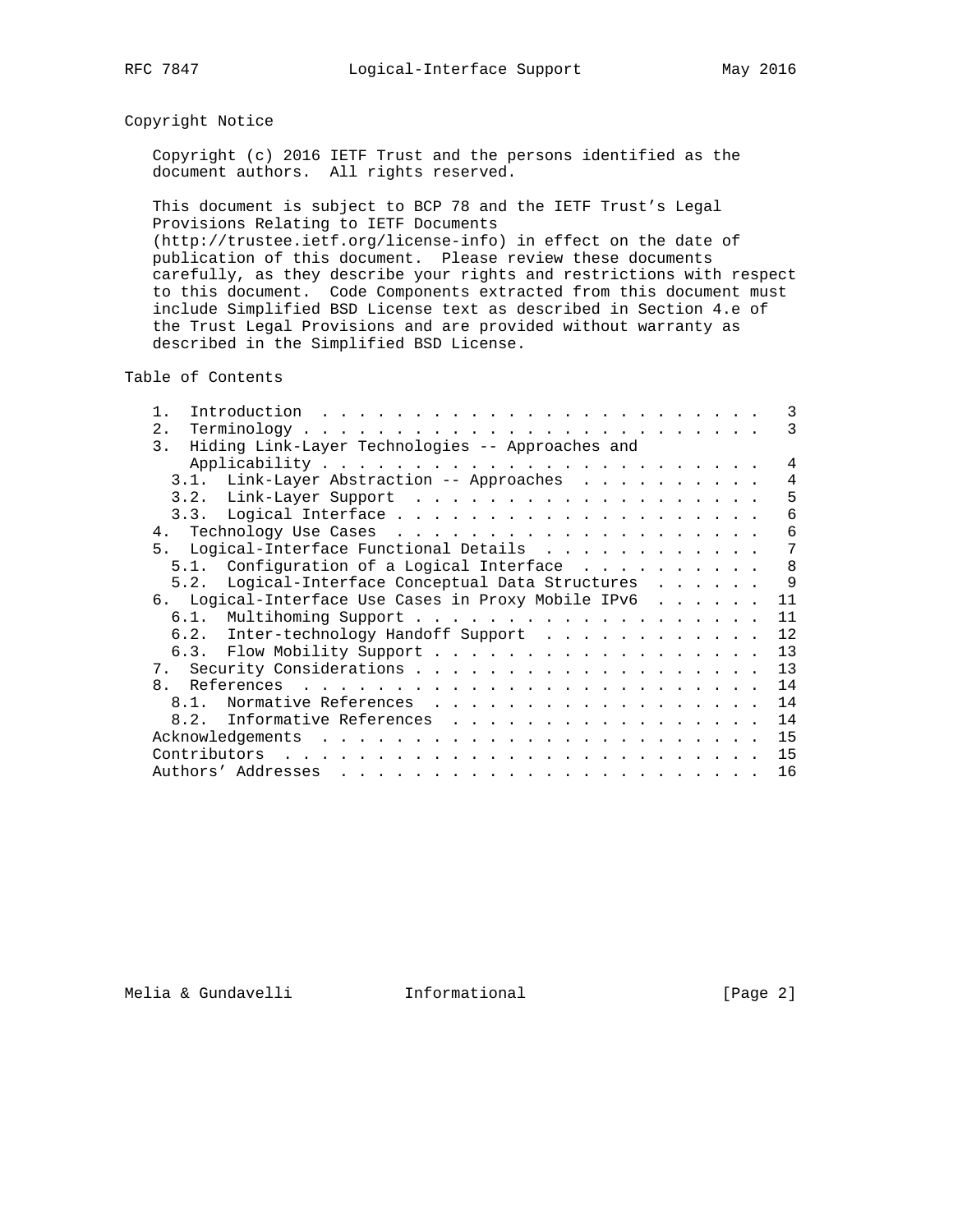## 1. Introduction

 Proxy Mobile IPv6 (PMIPv6) [RFC5213] is a network-based mobility management protocol standardized by IETF. One of the key goals of the PMIPv6 protocol is to enable a mobile node to perform handovers across access networks based on different access technologies. The protocol was also designed with the goal to allow a mobile node to simultaneously attach to different access networks and perform flow based access selection [RFC7864]. The base protocol features specified in [RFC5213] and [RFC5844] have support for these capabilities. However, to support these features, the mobile node is required to be enabled with a specific software configuration known as logical-interface support. The logical-interface configuration is essential for a mobile node to perform inter-access handovers without impacting the IP sessions on the host.

 A logical-interface construct is internal to the operating system. It is an approach of interface abstraction, where a logical link layer implementation hides a variety of physical interfaces from the IP stack. This semantic was used on a variety of operating systems to implement applications such as Mobile IP client [RFC6275] and IPsec VPN client [RFC4301]. Many host operating systems have support for some form of such logical-interface construct. But, there is no specification that documents the behavior of these logical interfaces or the requirements of a logical interface for supporting the above mentioned mobility management features. This specification attempts to document these aspects.

 The rest of the document provides a functional description of a logical interface on the mobile node and the interworking between a mobile node using a logical interface and the network elements in the Proxy Mobile IPv6 domain. It also analyzes the issues involved with the use of a logical interface and characterizes the contexts in which such usage is appropriate.

2. Terminology

 All the mobility-related terms used in this document are to be interpreted as defined in the Proxy Mobile IPv6 specifications [RFC5213] and [RFC5844]. In addition, this document uses the following terms:

 PIF (Physical Interface): A network interface module on the host that is used for connecting to an access network. A host typically has a number of network interface modules, such as Ethernet, Wireless LAN, LTE, etc. Each of these network interfaces can support specific link technology.

Melia & Gundavelli **Informational** [Page 3]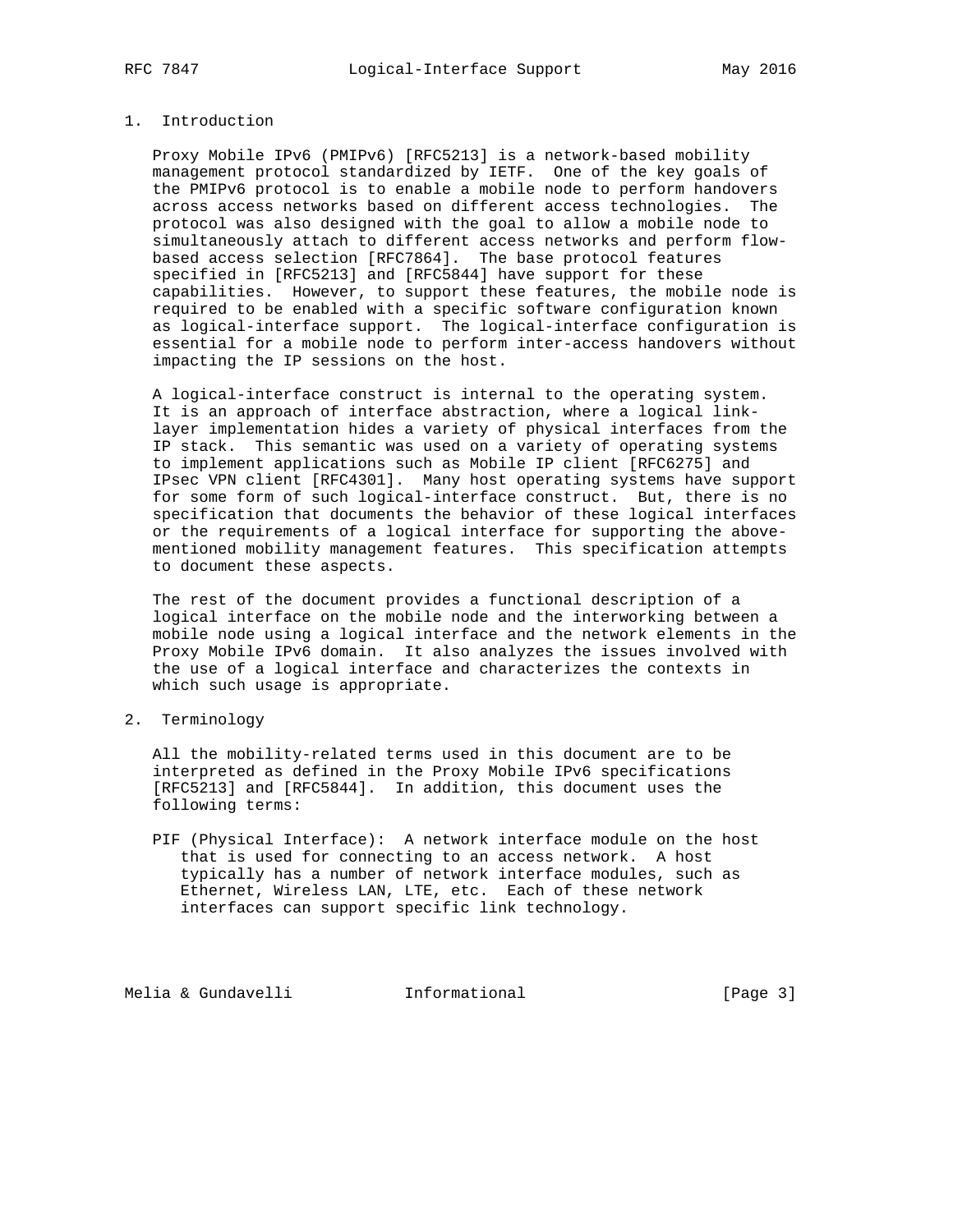- LIF (Logical Interface): A virtual interface in the IP stack. A logical interface appears to the IP stack just as any other physical interface and provides similar semantics with respect to packet transmit and receive functions to the upper layers of the IP stack. However, it is only a logical construct and is not a representation of an instance of any physical hardware.
- SIF (Sub-Interface): A physical or logical interface that is part of a logical-interface construct. For example, a logical interface may have been created by abstracting two physical interfaces, LTE and WLAN. These physical interfaces, LTE and WLAN, are referred to as sub-interfaces of that logical interface. In some cases, a sub-interface can also be another logical interface, such as an IPsec tunnel interface.
- 3. Hiding Link-Layer Technologies -- Approaches and Applicability

 There are several techniques that allow hiding changes in access technology changes from the host layer. These changes in access technology are primarily due to the host's movement between access networks. This section classifies these existing techniques into a set of generic approaches, according to their most representative characteristics. Later sections of this document analyze the applicability of these solution approaches for supporting features, such as inter-technology handovers and IP flow mobility support for a mobile node.

3.1. Link-Layer Abstraction -- Approaches

 The following generic mechanisms can hide access technology changes from the host IP layer:

 o Link-Layer Support -- Certain link-layer technologies are able to hide physical media changes from the upper layers. For example, IEEE 802.11 is able to seamlessly change between IEEE 802.11a/b/g physical layers. Also, an 802.11 Station (STA) can move between different access points within the same domain without the IP stack being aware of the movement. In this case, the IEEE 802.11 Media Access Control (MAC) layer takes care of the mobility, making the media change invisible to the upper layers. Another example is IEEE 802.3, which supports changing the rate from 10 Mbps to 100 Mbps and to 1000 Mbps. Another example is the situation in the 3GPP Evolved Packet System [TS23401] where the User Equipment (UE) can perform inter-access handovers between three different access technologies (2G GSM/EDGE Radio Access Network (GERAN), 3G Universal Terrestrial Radio Access Network (UTRAN), and 4G Evolved UTRAN (E-UTRAN)) that are invisible to the IP layer at the UE.

Melia & Gundavelli **Informational** [Page 4]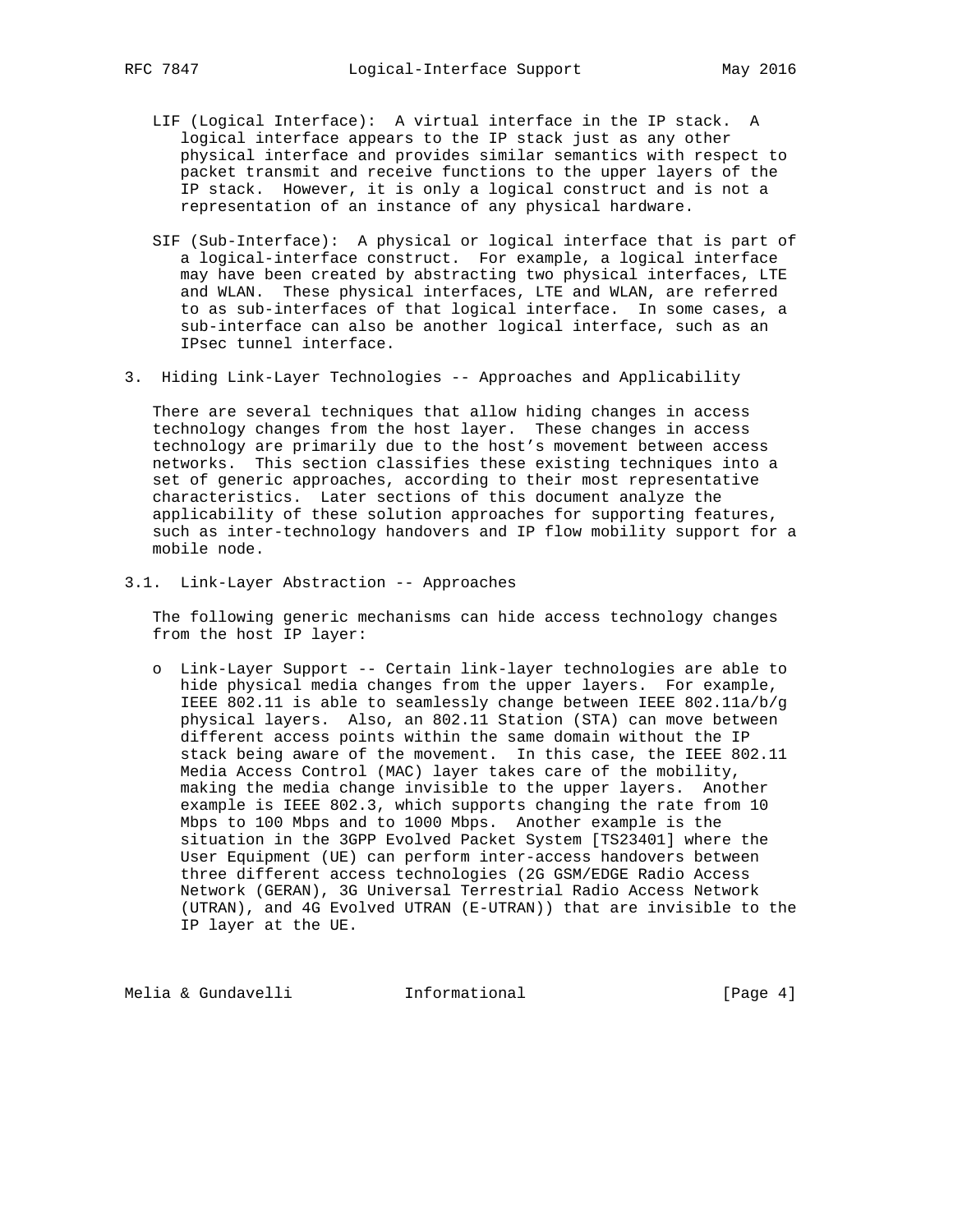o A logical interface denotes a mechanism that logically groups several physical interfaces so they appear to the IP layer as a single interface (see Figure 1). Depending on the type of access technologies, it might be possible to use more than one physical interface at a time -- such that the node is simultaneously attached via different access technologies -- or just perform handovers across a variety of physical interfaces. Controlling the way the different access technologies are used (simultaneous, sequential attachment, etc.) is not trivial and requires additional intelligence and/or configuration within the logical interface implementation. The configuration is typically handled via a connection manager, and it is based on a combination of user preferences on one hand and operator preferences such as those provisioned by the Access Network Discovery and Selection Function (ANDSF) [TS23402] on the other hand. The IETF Interfaces MIB specified in [RFC2863] and the YANG data model for interface management specified in [RFC7223] treat a logical interface just like any other type of network interface on the host. This essentially makes the logical interface a natural operating system construct.

#### 3.2. Link-Layer Support

 Link-layer mobility support applies to cases in which the same link layer technology is used and mobility can be fully handled at that layer. One example is the case where several 802.11 access points are deployed in the same subnet with a common IP-layer configuration (DHCP server, default router, etc.). In this case, the handover across access points need not be hidden to the IP layer since the IP layer configuration remains the same after a handover. This type of scenario is applicable to cases when the different points of attachment (i.e., access points) belong to the same network domain, e.g., enterprise, hotspots from same operator, etc.

 Since this type of link-layer technology does not typically allow for simultaneous attachment to different access networks of the same technology, the logical interface would not be used to provide simultaneous access for purposes of multihoming or flow mobility. Instead, the logical interface can be used to provide inter-access technology handover between this type of link-layer technology and another link-layer technology, e.g., between IEEE 802.11 and IEEE 802.16.

Melia & Gundavelli Informational [Page 5]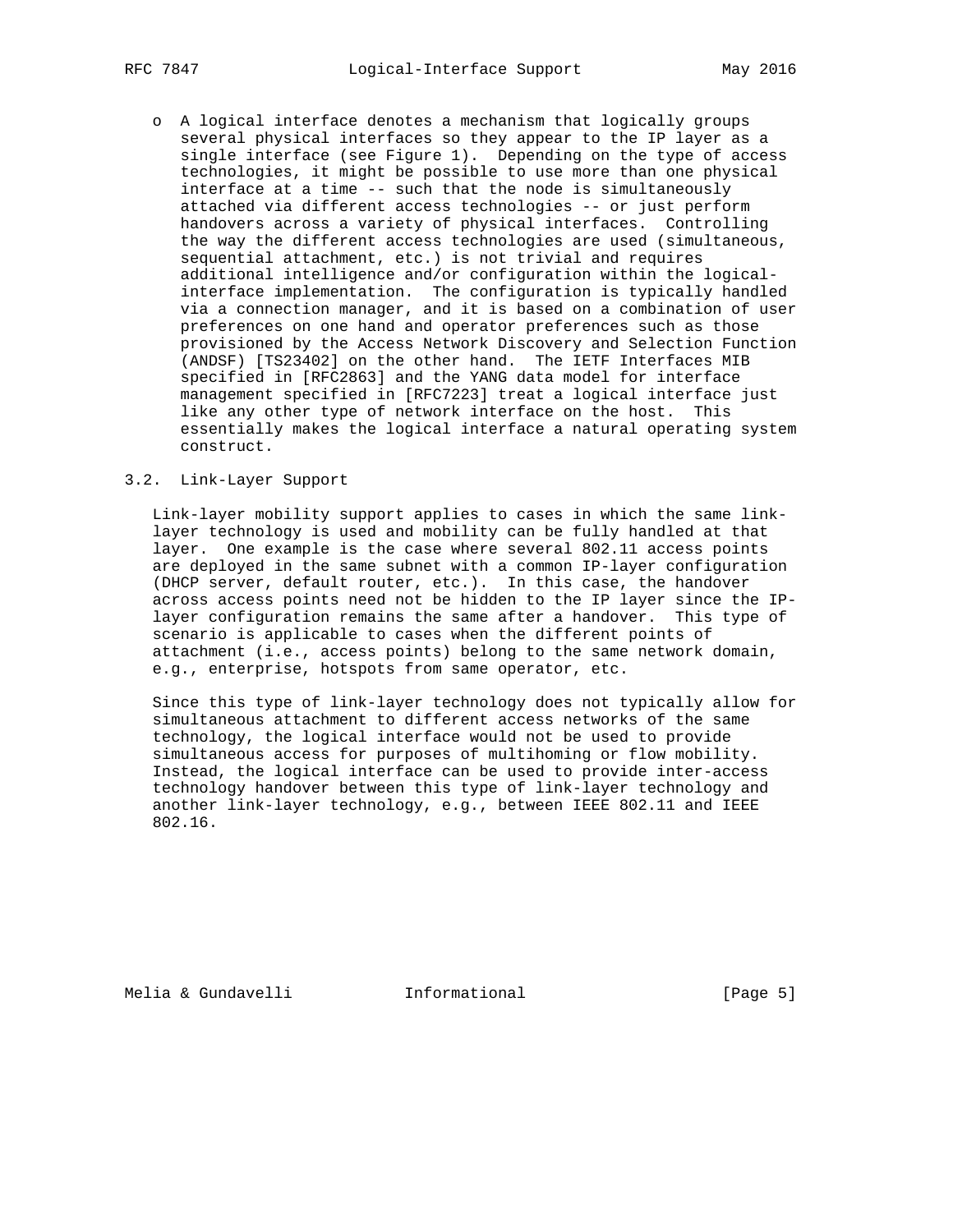## 3.3. Logical Interface

 The use of a logical interface allows the mobile node to provide a single-interface perspective to the IP layer and its upper layers (transport and application). Doing so allows inter-access technology handovers or application flow handovers to be hidden across different physical interfaces.

 The logical interface may support simultaneous attachment in addition to sequential attachment. It requires additional support at the node and the network in order to benefit from simultaneous attachment. For example, special mechanisms are required to enable addressing a particular interface from the network (e.g., for flow mobility). In particular, extensions to PMIPv6 are required in order to enable the network (i.e., the mobile access gateway (MAG) and local mobility anchor (LMA)) to deal with the logical interface, instead of using extensions to IP interfaces as currently specified in RFC 5213. RFC 5213 assumes that each physical interface capable of attaching to a MAG is an IP interface, while the logical-interface solution groups several physical interfaces under the same IP logical interface.

 It is therefore clear that the logical-interface approach satisfies the requirement of multi-access technology and supports both sequential and simultaneous access.

4. Technology Use Cases

 3GPP has defined the Evolved Packet System (EPS) for heterogeneous wireless access. A mobile device equipped with 3GPP and non-3GPP wireless technologies can simultaneously or sequentially connect to any of the available access networks and receive IP services through any of them. This document focuses on employing a logical interface for simultaneous and sequential use of a variety of access technologies.

 As mentioned in the previous sections, the logical-interface construct is able to hide from the IP layer the specifics of each technology in the context of network-based mobility (e.g., in multi access technology networks based on PMIPv6). The LIF concept can be used with at least the following technologies: 3GPP access technologies (3G and LTE), IEEE 802.16 access technology, and IEEE 802.11 access technology.

 In some UE implementations, the wireless connection setup is based on creation of a PPP interface between the IP layer and the wireless modem that is configured with the IP Control Protocol (IPCP) and IPv6 Control Protocol (IPv6CP) [RFC5072]. In this case, the PPP interface does not have any layer 2 (L2) addresses assigned. In some other

Melia & Gundavelli **Informational** [Page 6]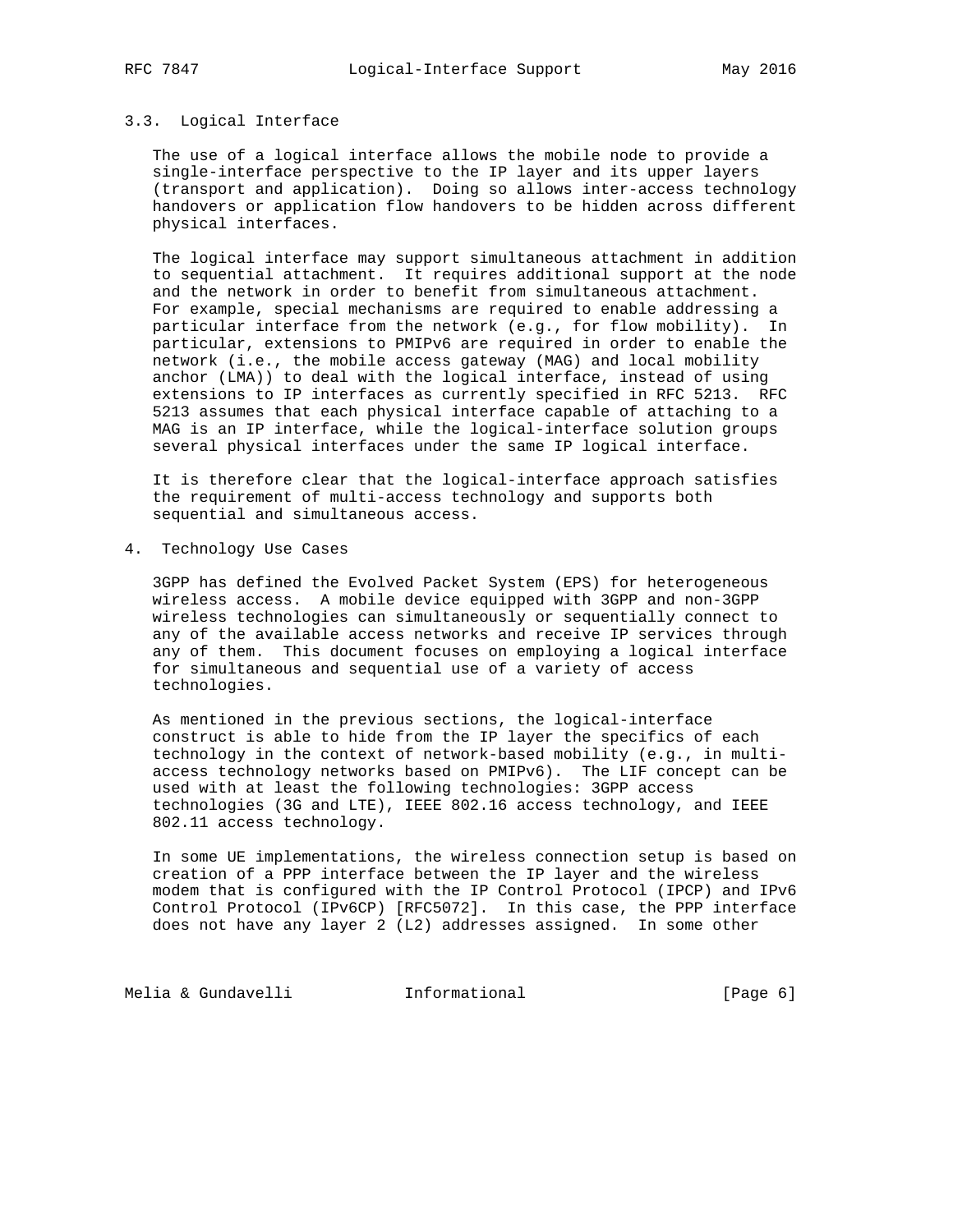implementations, the wireless modem is presented to the IP layer as a virtual Ethernet interface.

5. Logical-Interface Functional Details

 This section identifies the functional details of a logical interface and provides some implementation considerations.

 On most operating systems, a network interface is associated with a physical device that offers the services for transmitting and receiving IP packets from the network. In some configurations, a network interface can also be implemented as a logical interface, which does not have the inherent capability to transmit or receive packets on a physical medium, but relies on other physical interfaces for such services. An example of such configuration is an IP tunnel interface.

 An overview of a logical interface is shown in Figure 1. The logical interface allows heterogeneous attachment while making changes in the underlying media transparent to the IP stack. Simultaneous and sequential network attachment procedures are therefore possible, enabling inter-technology and flow mobility scenarios.

| Session-to-IP   |               |                | TCP/UDP        |                   |                |
|-----------------|---------------|----------------|----------------|-------------------|----------------|
|                 |               |                |                |                   |                |
| Address Binding |               |                |                |                   |                |
|                 |               |                |                | ΙP                |                |
| IP Address      |               |                |                |                   |                |
| Binding         |               |                |                |                   |                |
|                 |               |                |                |                   |                |
|                 |               |                |                | Logical Interface |                |
| Logical-to-     |               |                |                | IPv4/IPv6 Address |                |
| Physical        |               |                |                |                   |                |
| Interface       | $+ - - - - >$ | L <sub>2</sub> | L <sub>2</sub> |                   | L <sub>2</sub> |
|                 |               |                |                |                   |                |
| Binding         |               | ITF#1)         | (IF#2)         |                   | IF#n)          |
|                 |               |                |                |                   |                |
|                 |               | L1             | L1             |                   | L1             |
|                 |               |                |                |                   |                |
|                 |               |                |                |                   |                |
|                 |               |                |                |                   |                |

#### Figure 1: General Overview of Logical Interface

 From the perspective of the IP stack and the applications, a logical interface is just another interface. In fact, the logical interface is only visible to the IP and upper layers when enabled. A host does not see any operational difference between a logical and a physical interface. As with physical interfaces, a logical interface is represented as a software object to which IP address configuration is

Melia & Gundavelli Informational [Page 7]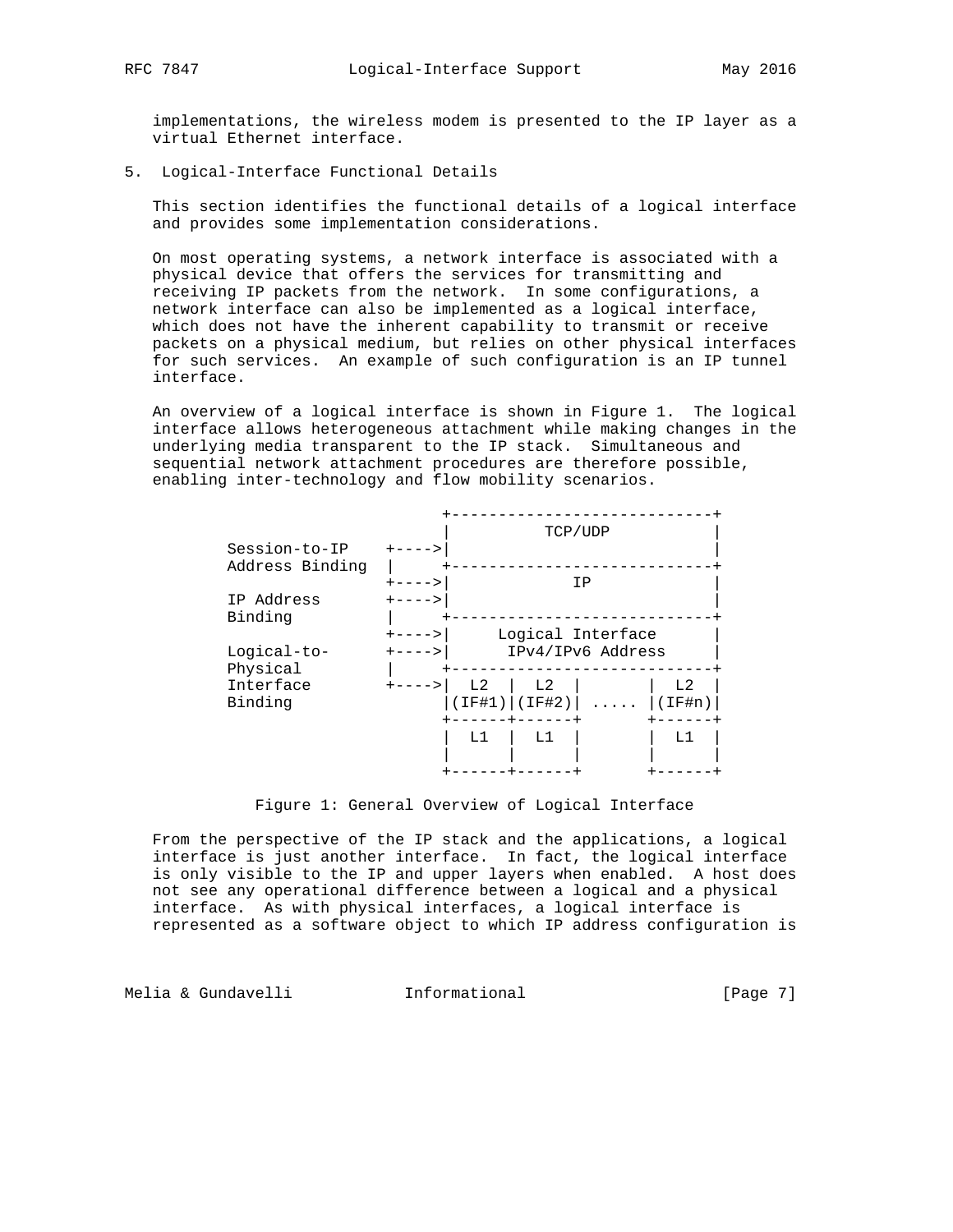bound. However, the logical interface has some special properties that are essential for enabling inter-technology handover and flow mobility features. Following are those properties:

- 1. The logical interface has a relation to a set of physical interfaces (sub-interfaces) on the host that it is abstracting. These sub-interfaces can be attached or detached from the logical interface at any time. The sub-interfaces attached to a logical interface are not visible to the IP and upper layers.
- 2. The logical interface may be attached to multiple access technologies.
- 3. The Transmit/Receive functions of the logical interface are mapped to the Transmit/Receive services exposed by the sub interfaces. This mapping is dynamic, and any change is not visible to the upper layers of the IP stack.
- 4. The logical interface maintains IP flow information for each of its sub-interfaces. A conceptual data structure is maintained for this purpose. The host may populate this information based on tracking each of the sub-interfaces for the active flows.
- 5.1. Configuration of a Logical Interface

 A host may be statically configured with the logical-interface configuration, or an application such as a connection manager on the host may dynamically create it. Furthermore, the set of sub interfaces that are part of a logical-interface construct may be a fixed set or may be kept dynamic, with the sub-interfaces getting added or deleted as needed. The specific details related to these configuration aspects are implementation specific and are outside the scope of this document.

 The IP layer should be configured with a default router reachable via the logical interface. The default router can be internal to the logical interface, i.e., it is a logical router that in turn decides which physical interface is to be used to transmit packets.

Melia & Gundavelli **Informational** [Page 8]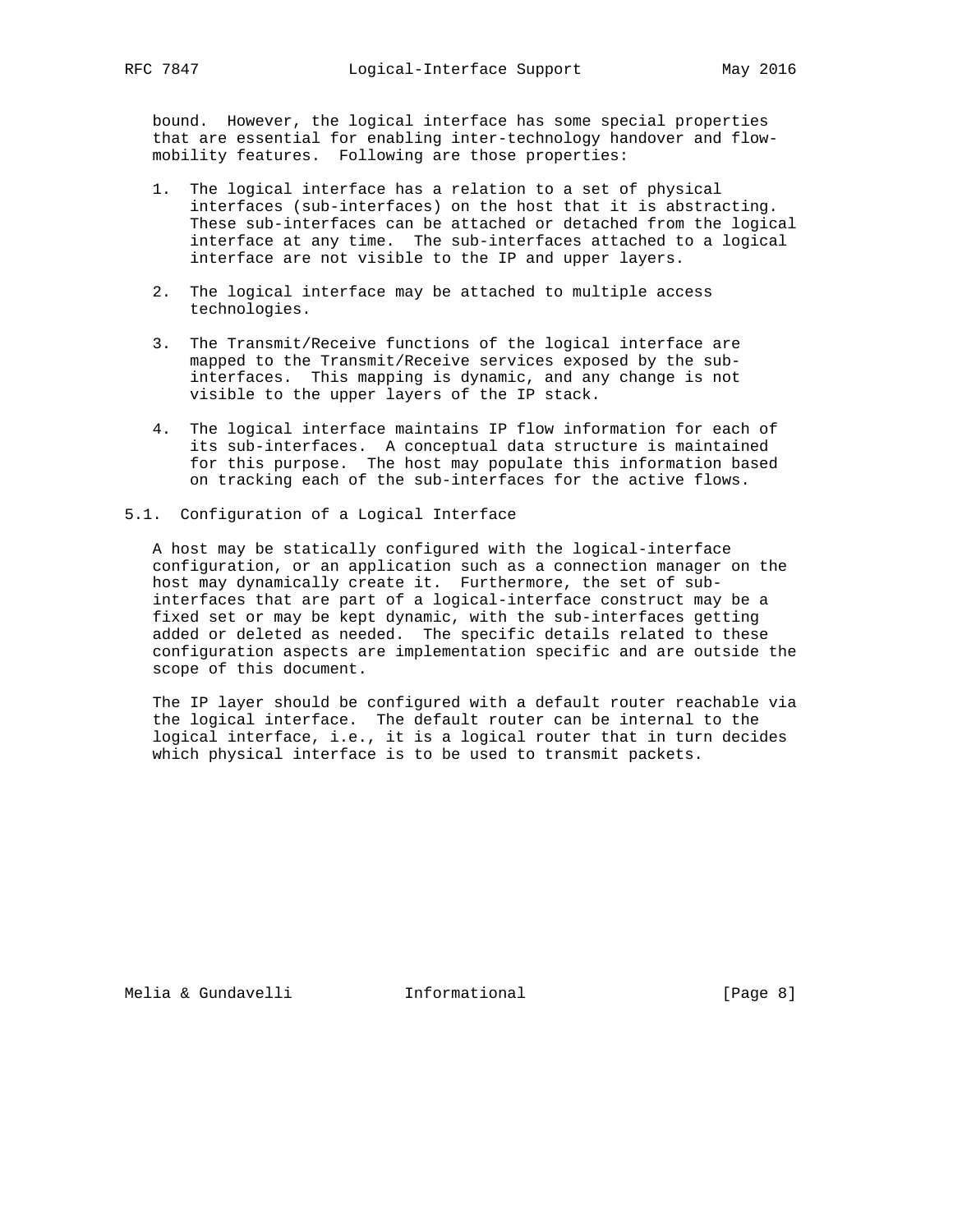### 5.2. Logical-Interface Conceptual Data Structures

 Every logical interface maintains a list of sub-interfaces that are part of that logical-interface construct. This is a conceptual data structure, called the LIF table. Figure 2 shows an example LIF table where logical interface LIF-1 has three sub-interfaces, ETH-0, WLAN-0, and LTE-0, and logical interface LIF-2 has two sub interfaces, ETH-1 and WLAN-1. For each LIF entry, the table should store the associated link status and policy associated with that sub interface (e.g., active or not active). The method by which the routing policies are configured on the host is out of scope for this document.

| Logical_Interface<br>--------------------- | Sub_Interface | Status/Policy<br>. = = = = = = = = = = = = = = = |
|--------------------------------------------|---------------|--------------------------------------------------|
| $LIF-1$                                    | $ETH-0$       | UР                                               |
| $LIF-1$                                    | $WLAN-0$      | <b>DOWN</b><br>===============                   |
| $LIF-1$                                    | $LTE-0$       | ΠP                                               |
| $T_{1}T_{2}-2$                             | $ETH-1$       | TTP                                              |
| $LIF-2$                                    | $WLAN-1$      | TTP                                              |

#### Figure 2: Logical-Interface Table

 The logical interface also maintains the list of flows associated with a given sub-interface, and this conceptual data structure is called the Flow table. Figure 3 shows an example Flow table, where flows FID-1, FID-2, FID-3, FID-4, and FID-5 are associated with sub interfaces ETH-0, WLAN-0, LTE-0, ETH-1, and WLAN-1, respectively.

Melia & Gundavelli Informational [Page 9]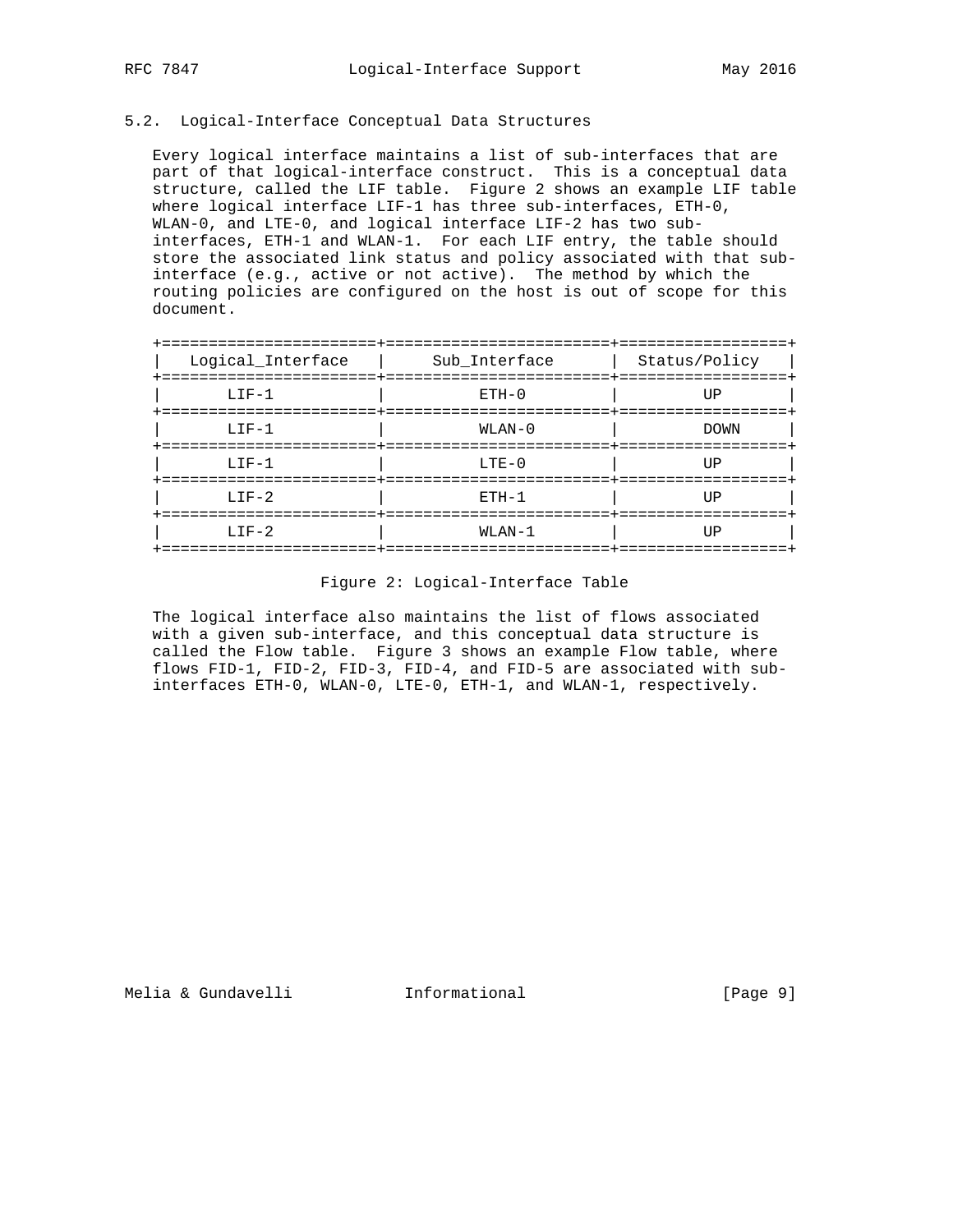

Figure 3: Flow Table

 The Flow table allows the logical interface to properly route each IP flow over a specific sub-interface. The logical interface can identify the flows arriving on its sub-interfaces and associate them to those sub-interfaces. This approach is similar to reflective QoS performed by the IP routers. For locally generated traffic (e.g., unicast flows), the logical interface should perform interface selection based on the Flow Routing Policies. In case traffic of an existing flow is suddenly received from the network on a different sub-interface from the one locally stored, the logical interface should interpret the event as an explicit flow mobility trigger from the network, and it should update the corresponding entry in the Flow table. Similarly, locally generated events from the sub-interfaces or configuration updates to the local policy rules can cause updates to the table and hence trigger flow mobility.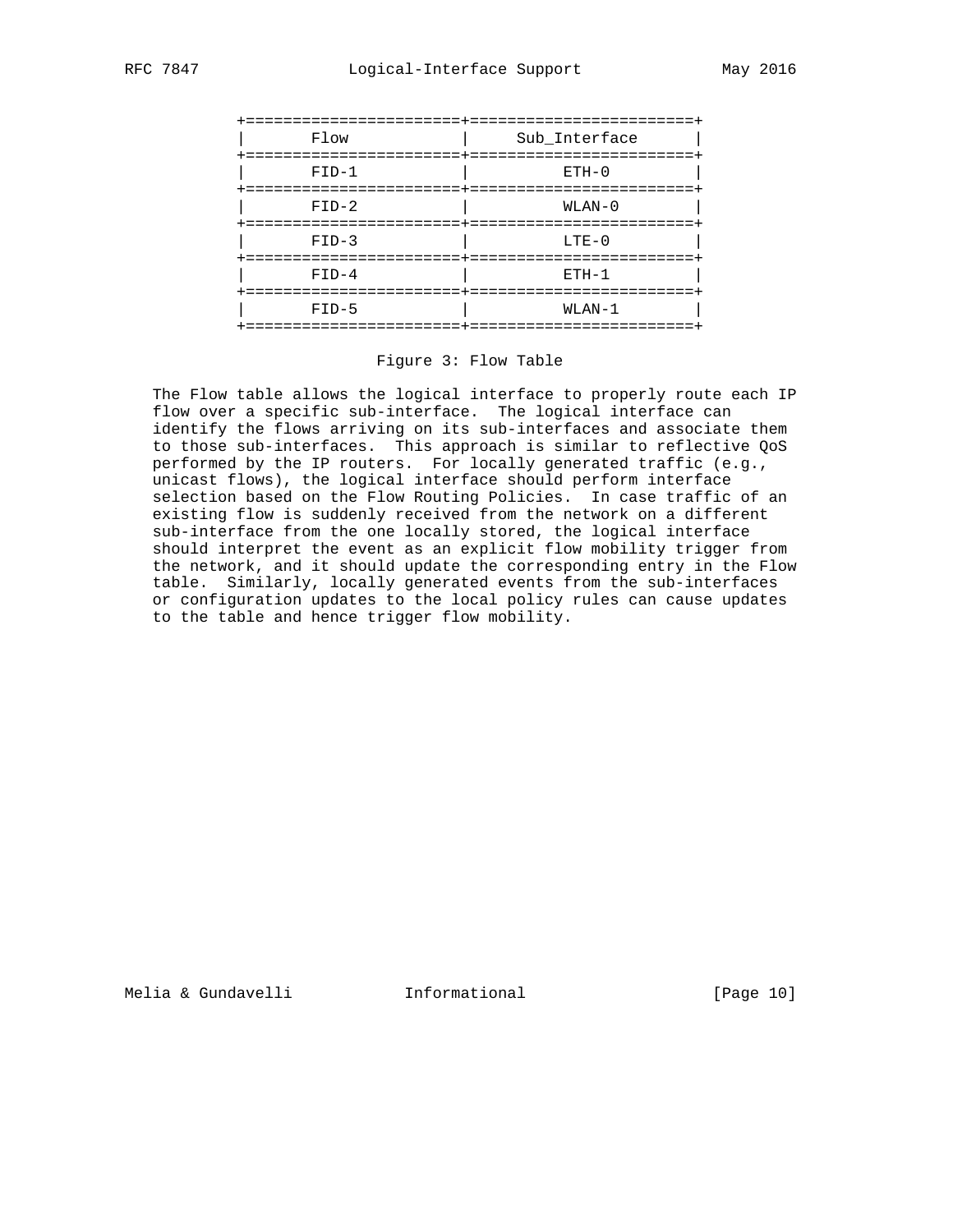6. Logical-Interface Use Cases in Proxy Mobile IPv6

 This section explains how the logical-interface support on the mobile node can be used for enabling some of the Proxy Mobile IPv6 protocol features.

# 6.1. Multihoming Support

 Figure 4 shows a mobile node with multiple interfaces attached to a Proxy Mobile IPv6 domain. In this scenario, the mobile node is configured to use a logical interface over the physical interfaces through which it is attached.



Figure 4: Multihoming Support

Melia & Gundavelli **Informational** [Page 11]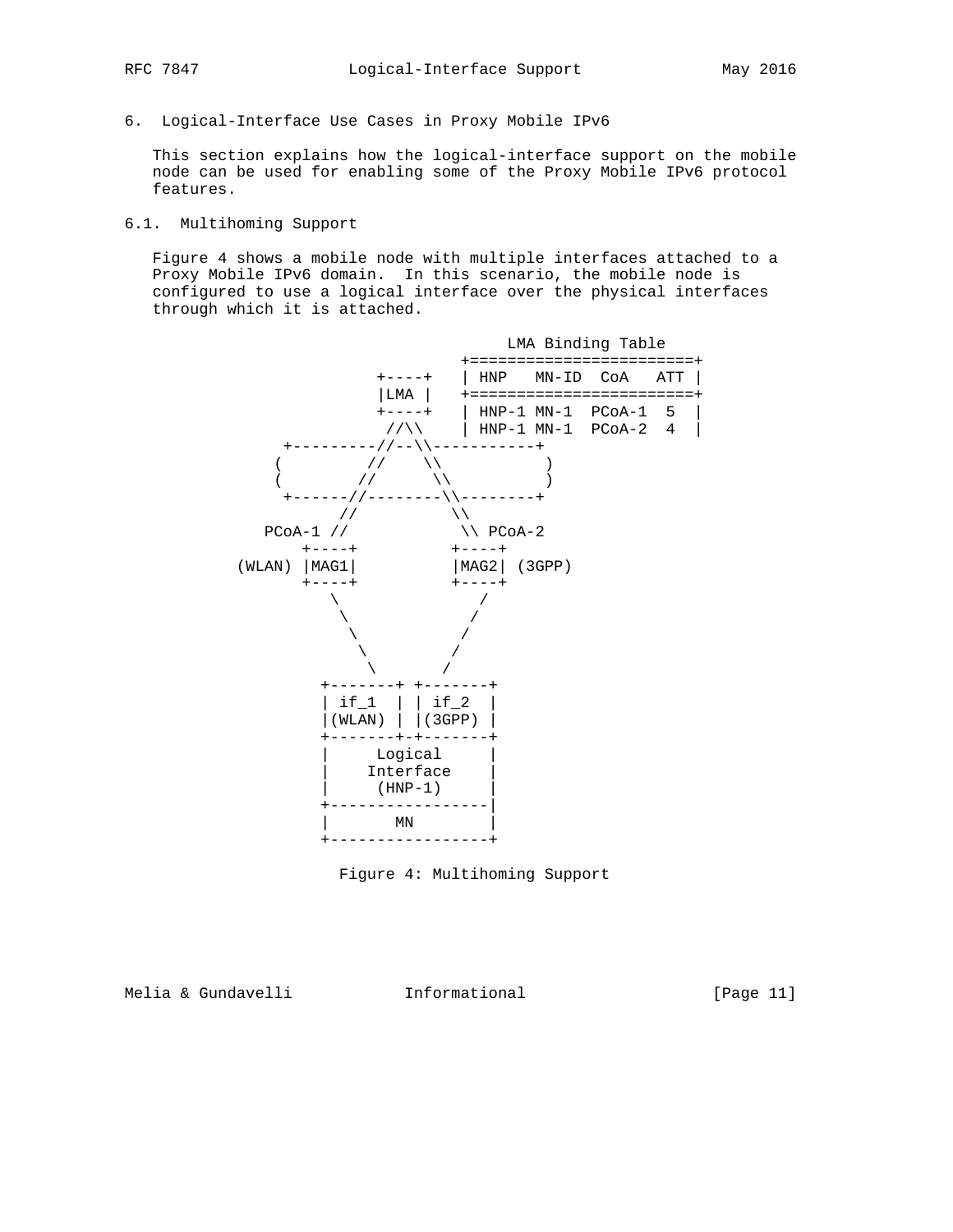## 6.2. Inter-technology Handoff Support

 The Proxy Mobile IPv6 protocol enables a mobile node with multiple network interfaces to move between access technologies but still retain the same address configuration on its attached interface. Figure 5 shows a mobile node performing an inter-technology handoff between access networks. The protocol enables a mobile node to achieve address continuity during handoffs. If the host is configured to use a logical interface over the physical interface through which it is attached, following are the related considerations.



Figure 5: Inter-technology Handoff Support

 o When the mobile node performs a handoff between if\_1 and if\_2, the change will not be visible to the applications of the mobile node.

Melia & Gundavelli Informational [Page 12]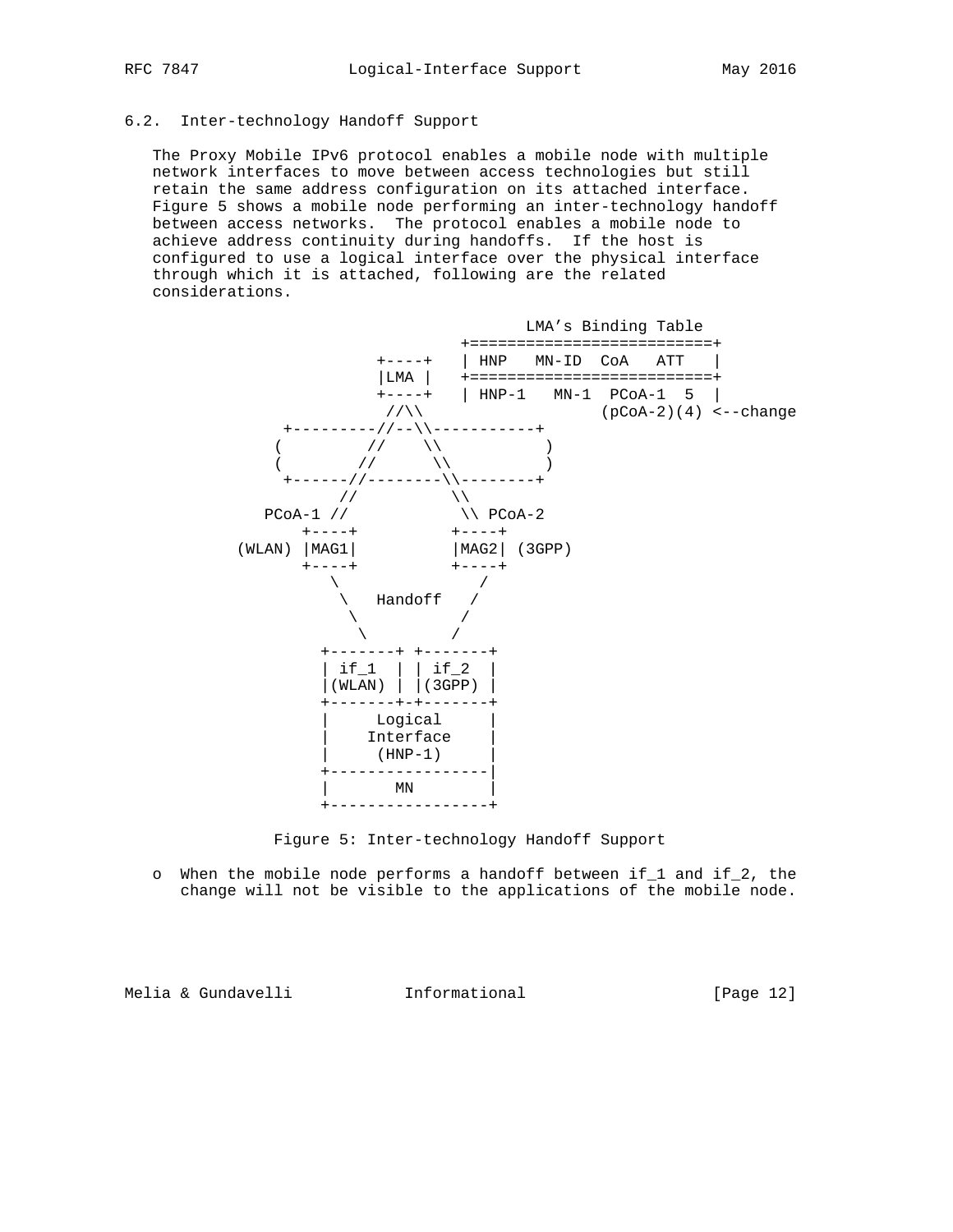- o The protocol signaling between the network elements will ensure the local mobility anchor will switch the forwarding for the advertised prefix set from MAG1 to MAG2.
- 6.3. Flow Mobility Support

 To support IP flow mobility, there is a need to support vertical handoff scenarios such as transferring a subset of a prefix(es) (hence the flows associated to it/them) from one interface to another. The mobile node can support this scenario by using the logical-interface support. This scenario is similar to the inter technology handoff scenario defined in Section 6.2; only a subset of the prefixes are moved between interfaces.

 Additionally, IP flow mobility in general initiates when the LMA decides to move a particular flow from its default path to a different one. The LMA can decide the best MAG to be used to forward a particular flow when the flow is initiated (e.g., based on application policy profiles) and/or during the lifetime of the flow upon receiving a network-based or a mobile-based trigger. However, the specific details on how the LMA can formulate such flow policy is outside the scope of this document.

7. Security Considerations

 This specification explains the operational details of a logical interface on an IP host. The logical-interface implementation on the host is not visible to the network and does not require any special security considerations.

 Different layer 2 interfaces and the access networks to which they are connected have different security properties. For example, the layer 2 network security of a Wireless LAN network operated by an end user is in the control of the home user whereas an LTE operator has control of the layer 2 security of the LTE access network. An external entity using lawful means, or through other means, obtains the security keys from the LTE operator, but the same may not be possible in the case of a Wireless LAN network operated by a home user. Therefore, grouping interfaces with such varying security properties into one logical interface could have negative consequences in some cases. Such differences, though subtle, are entirely hidden by logical interfaces and are unknown to the upper layers.

Melia & Gundavelli Informational [Page 13]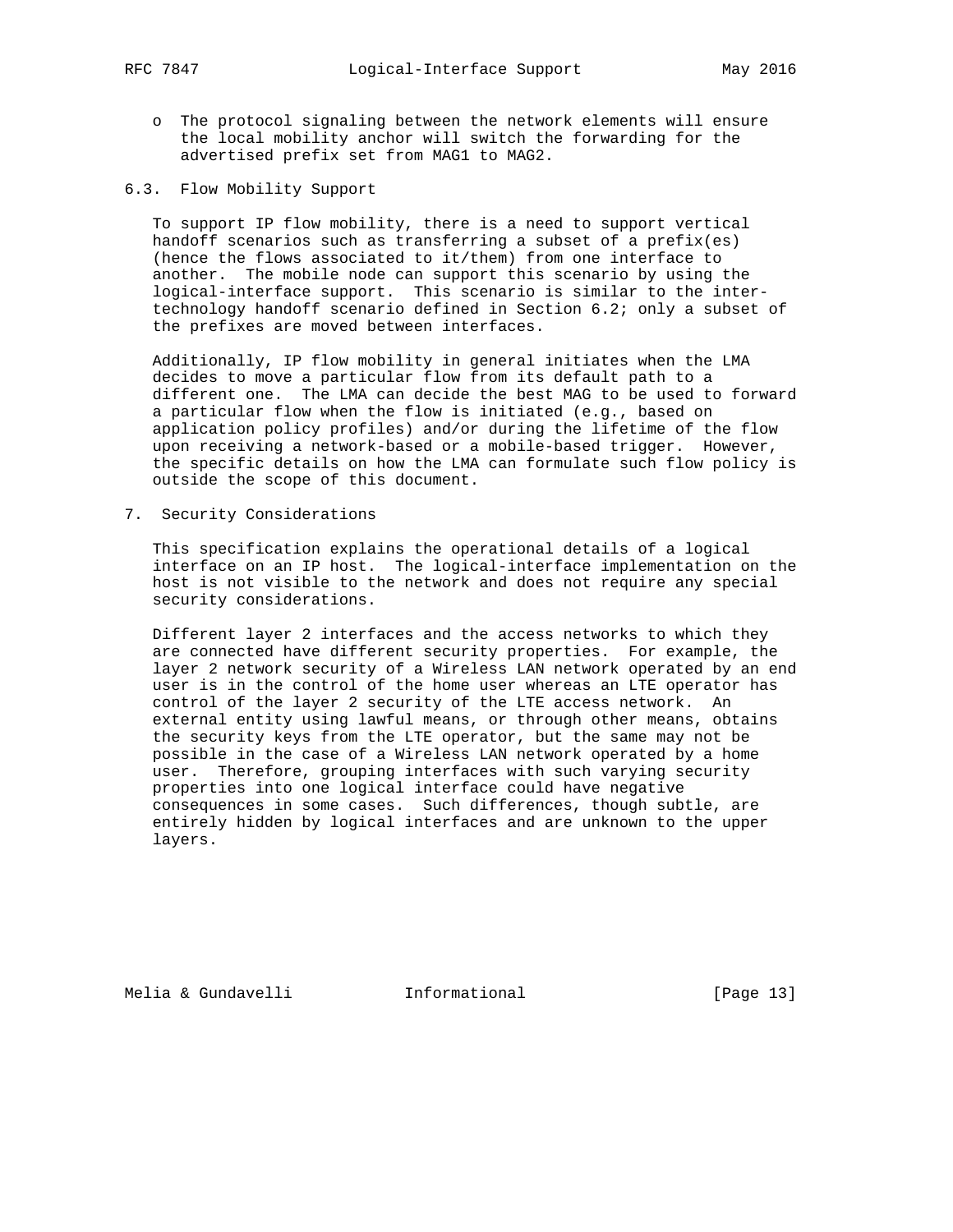## 8. References

- 8.1. Normative References
	- [RFC5213] Gundavelli, S., Ed., Leung, K., Devarapalli, V., Chowdhury, K., and B. Patil, "Proxy Mobile IPv6", RFC 5213, DOI 10.17487/RFC5213, August 2008, <http://www.rfc-editor.org/info/rfc5213>.
	- [RFC5844] Wakikawa, R. and S. Gundavelli, "IPv4 Support for Proxy Mobile IPv6", RFC 5844, DOI 10.17487/RFC5844, May 2010, <http://www.rfc-editor.org/info/rfc5844>.
- 8.2. Informative References
	- [RFC2863] McCloghrie, K. and F. Kastenholz, "The Interfaces Group MIB", RFC 2863, DOI 10.17487/RFC2863, June 2000, <http://www.rfc-editor.org/info/rfc2863>.
	- [RFC4301] Kent, S. and K. Seo, "Security Architecture for the Internet Protocol", RFC 4301, DOI 10.17487/RFC4301, December 2005, <http://www.rfc-editor.org/info/rfc4301>.
	- [RFC5072] Varada, S., Ed., Haskins, D., and E. Allen, "IP Version 6 over PPP", RFC 5072, DOI 10.17487/RFC5072, September 2007, <http://www.rfc-editor.org/info/rfc5072>.
	- [RFC6275] Perkins, C., Ed., Johnson, D., and J. Arkko, "Mobility Support in IPv6", RFC 6275, DOI 10.17487/RFC6275, July 2011, <http://www.rfc-editor.org/info/rfc6275>.
	- [RFC7223] Bjorklund, M., "A YANG Data Model for Interface Management", RFC 7223, DOI 10.17487/RFC7223, May 2014, <http://www.rfc-editor.org/info/rfc7223>.
	- [RFC7864] Bernardos, CJ., Ed., "Proxy Mobile IPv6 Extensions to Support Flow Mobility", RFC 7864, DOI 10.17487/RFC7864, May 2016, <http://www.rfc-editor.org/info/rfc7864>.
	- [TS23401] 3rd Generation Partnership Project, "Technical Specification Group Services and System Aspects; General Packet Radio Service (GPRS) enhancements for Evolved Universal Terrestrial Radio Access Network (E-UTRAN) access", TS 23.401, V13.6.0, March 2016.

Melia & Gundavelli **Informational** [Page 14]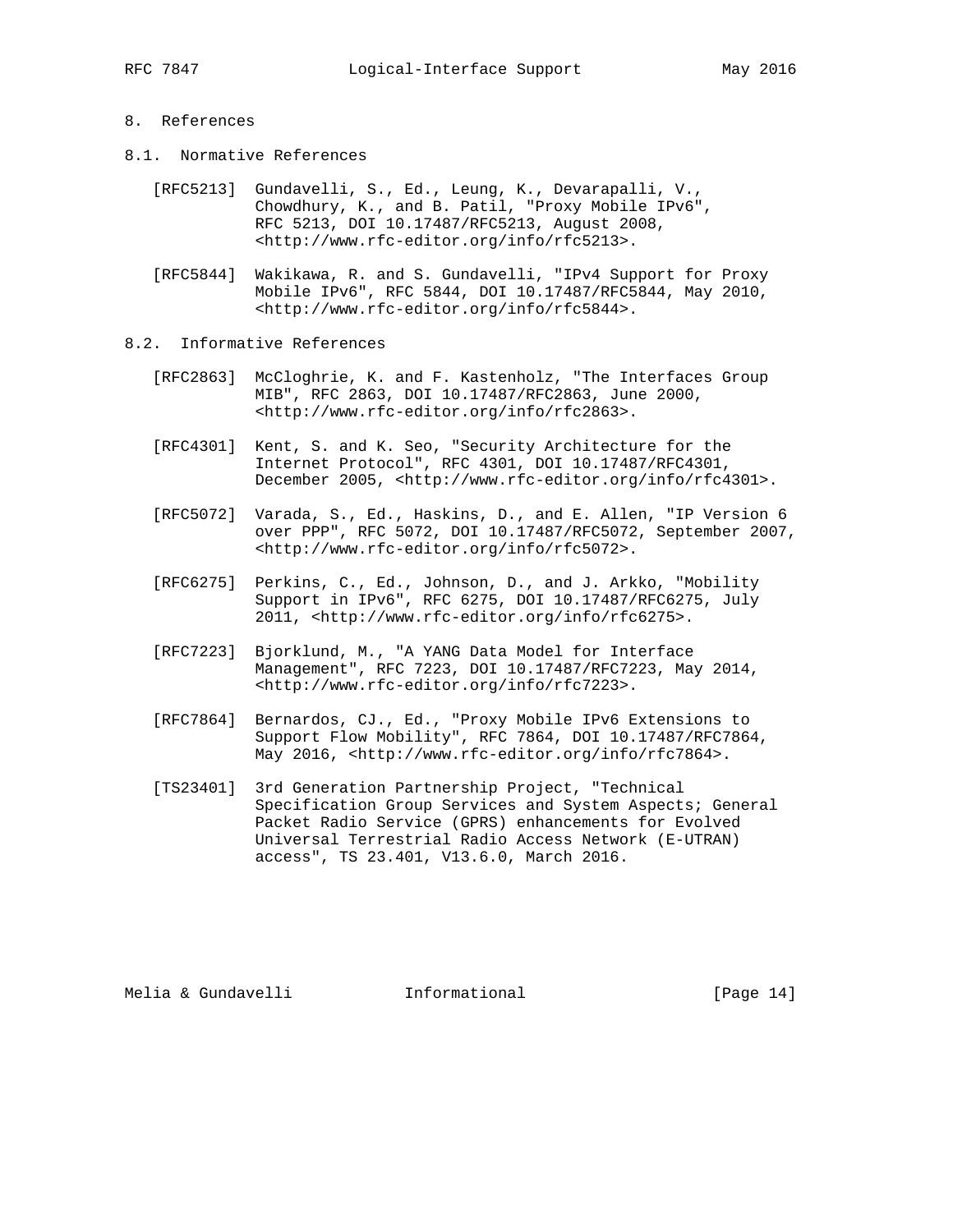[TS23402] 3rd Generation Partnership Project, "Technical Specification Group Services and System Aspects; Architecture enhancements for non-3GPP accesses", TS 23.402, V13.5.0, March 2016.

#### Acknowledgements

 The authors would like to acknowledge all the discussions on this topic in the NETLMM and NETEXT working groups. The authors would also like to thank Joo-Sang Youn, Pierrick Seite, Rajeev Koodli, Basavaraj Patil, Peter McCann, Julien Laganier, Maximilian Riegel, Georgios Karagian, Stephen Farrell, and Benoit Claise for their input to the document.

#### Contributors

 This document reflects contributions from the following individuals (listed in alphabetical order):

 Carlos Jesus Bernardos Cano Email: cjbc@it.uc3m.es

 Antonio De la Oliva Email: aoliva@it.uc3m.es

 Yong-Geun Hong Email: yonggeun.hong@gmail.com

 Kent Leung Email: kleung@cisco.com

 Tran Minh Trung Email: trungtm2909@gmail.com

 Hidetoshi Yokota Email: yokota@kddilabs.jp

 Juan Carlos Zuniga Email: JuanCarlos.Zuniga@InterDigital.com